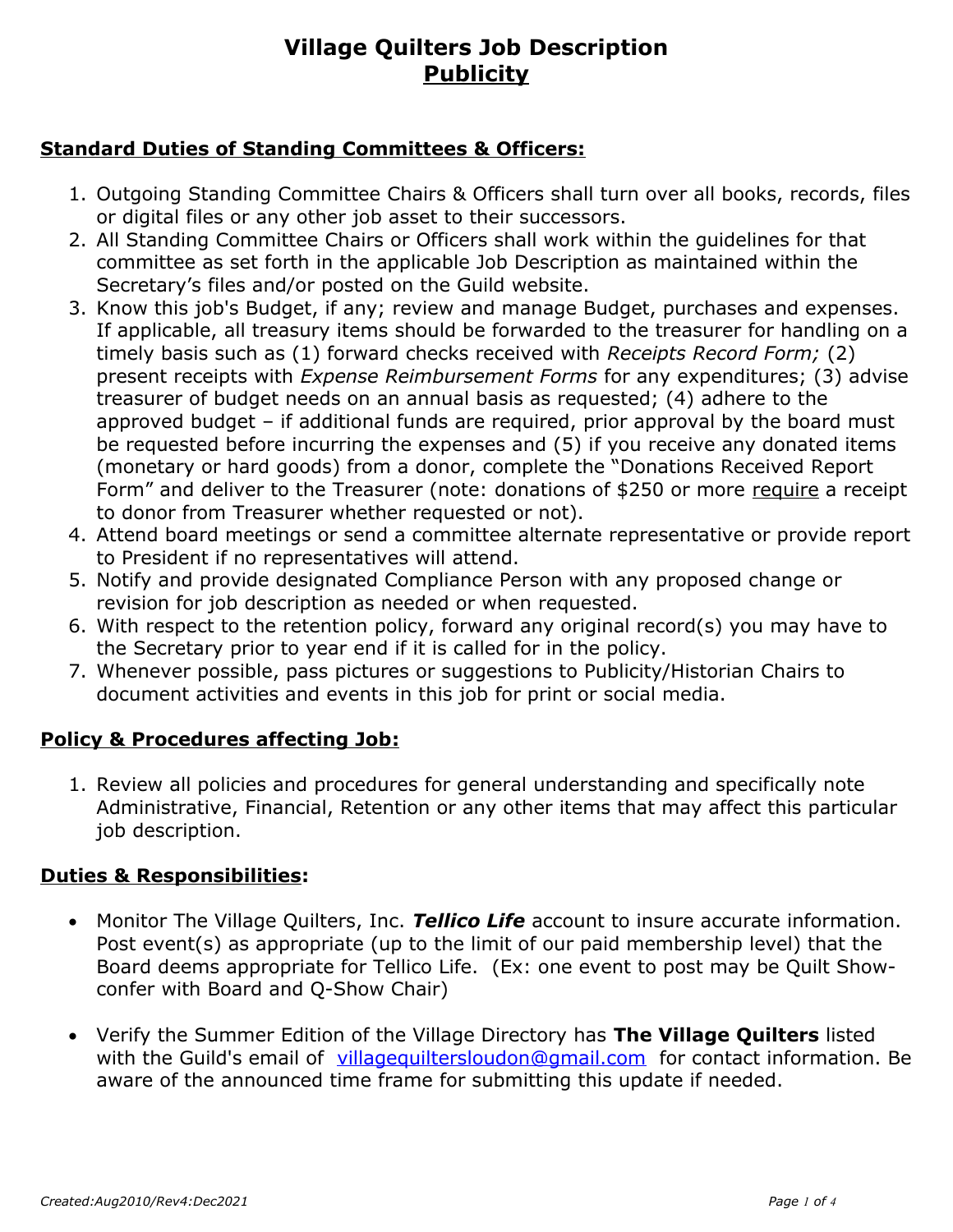- Committee Chairs should endeavor to send pictures or information about a news worthy event or activity; however, more often, this chair will need to reach out to key committee chairs to solicit information, take pictures or mutually plan a specific publicity article or media.
- Keep an up-to-date file of contact persons and published articles for reference and updating here
- Send pertinent information, as appropriate, for any Guild activity that the Board wishes to be publicized on digital sources such as: *Channel 3, POA office for the Tellevents and Tell-e-gram, Nextdoor Tellico, and the POA Web Calendar, Tellico Life* or any other source the board deems effective for any particular activity. Date, time and venue may be sufficient for most with expanded text and photo where appropriate.
- Initiate and submit print articles and photos (as Board or committee chair deems appropriate) to inform the public about events pertaining to current activities and special subjects such as:
	- **EXAGLE 15 Guild Outreach programs Comm Serv, QOV, Charity giving, disaster relief, etc**
	- Any suggestion or request by President and/or Board for certain articles about various aspects of Guild activity that Board or committee may want to be published
	- Quilt show reach out to Q-Show Publicity person to see if there are supplemental articles which can be done from this position to build background & interest aside from main Quilt Show publicity activities
- For any print submission, ensure that all information sent to news sources is published correctly; request corrections as necessary. Obtain posting or publishing permissions. Can use one or more available news sources such as:
	- **E** News-Herald and The Village Connection
	- **TVPOA Communications Manager**
	- **E** Tellico Nextdoor.com
	- **East Tennessee Mountain Views**
	- West Knox section of the Knoxville News-Sentinel
	- The Advocate and Democrat
	- Monroe Life Magazine
- VQ FACEBOOK <https://www.facebook.com/Villagequiltersofloudoncounty/>
	- Post, review and oversee maintenance of the Guild account:
		- Post pictures and other relevant information regarding the VQ Guild as appropriate
		- **Try to do often but at least once per week**
		- Respond to questions or requests
		- Monitor comments and what other people post to gather positive feedback but also for anything inappropriate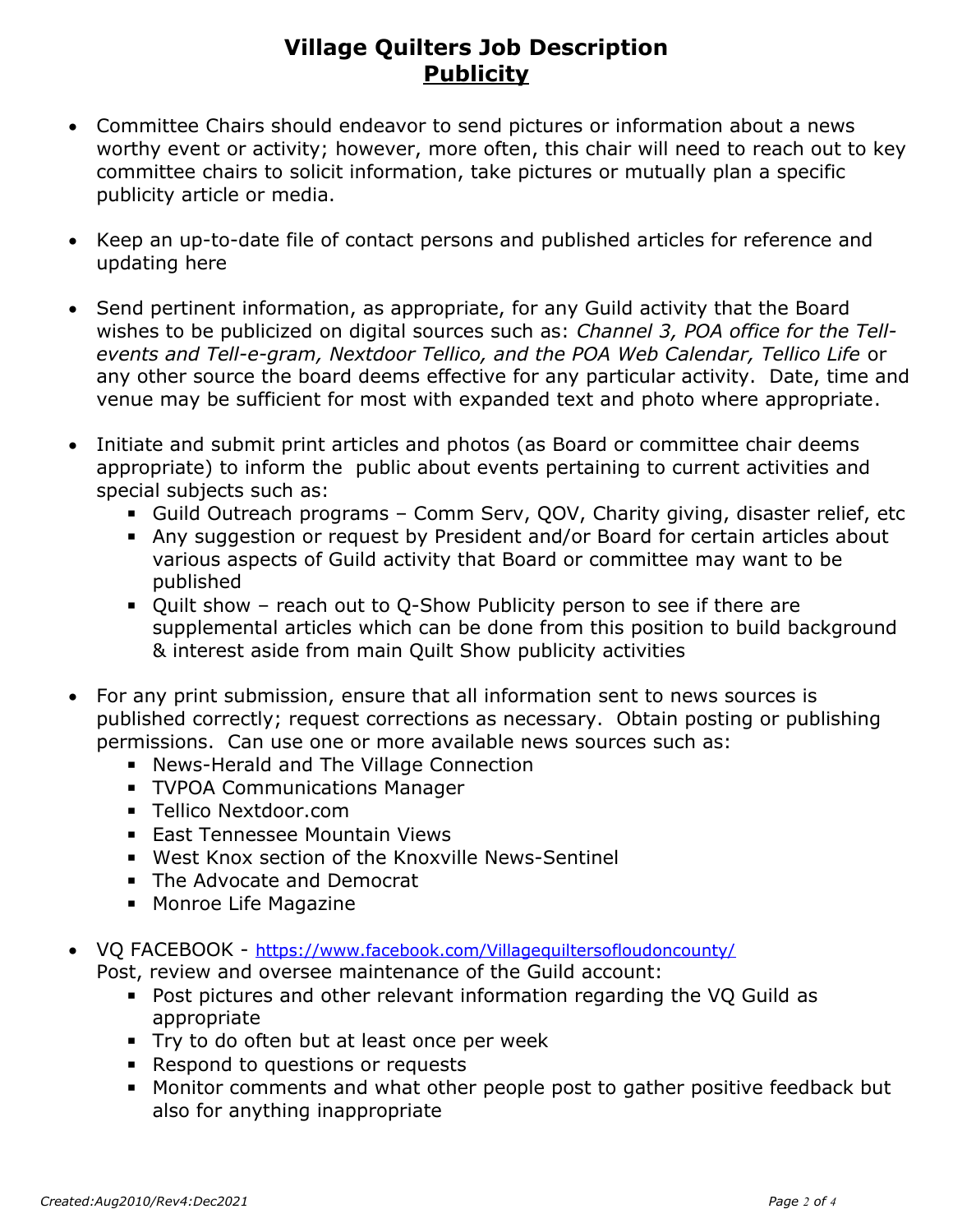- $\bullet$  Be the Guild photographer capture the year's quild activities:
	- **EXTake pictures at meetings highlighting speakers, community service quilts, show** and tell quilts, Quilts of Valor, etc.
	- **EX speaker classes, quild special events such as quilt shows and challenges, bus** trips, luncheons, workshops and/or Bee activities
	- May visit Bees, CS sweatshop, board, QOV or other VQ venues
	- Relevant items can be posted on FACEBOOK and shared with Webmaster for posting on website if appropriate.
	- Request photos from members
- At year end, all pictures can be used to create a flash drive for a digital annual review presentation for members to enjoy. The Board can designate the viewing for either the meeting or luncheon.
- All prior History has been scanned and stored on DVD in unlocked white cabinet in Chota Room A.